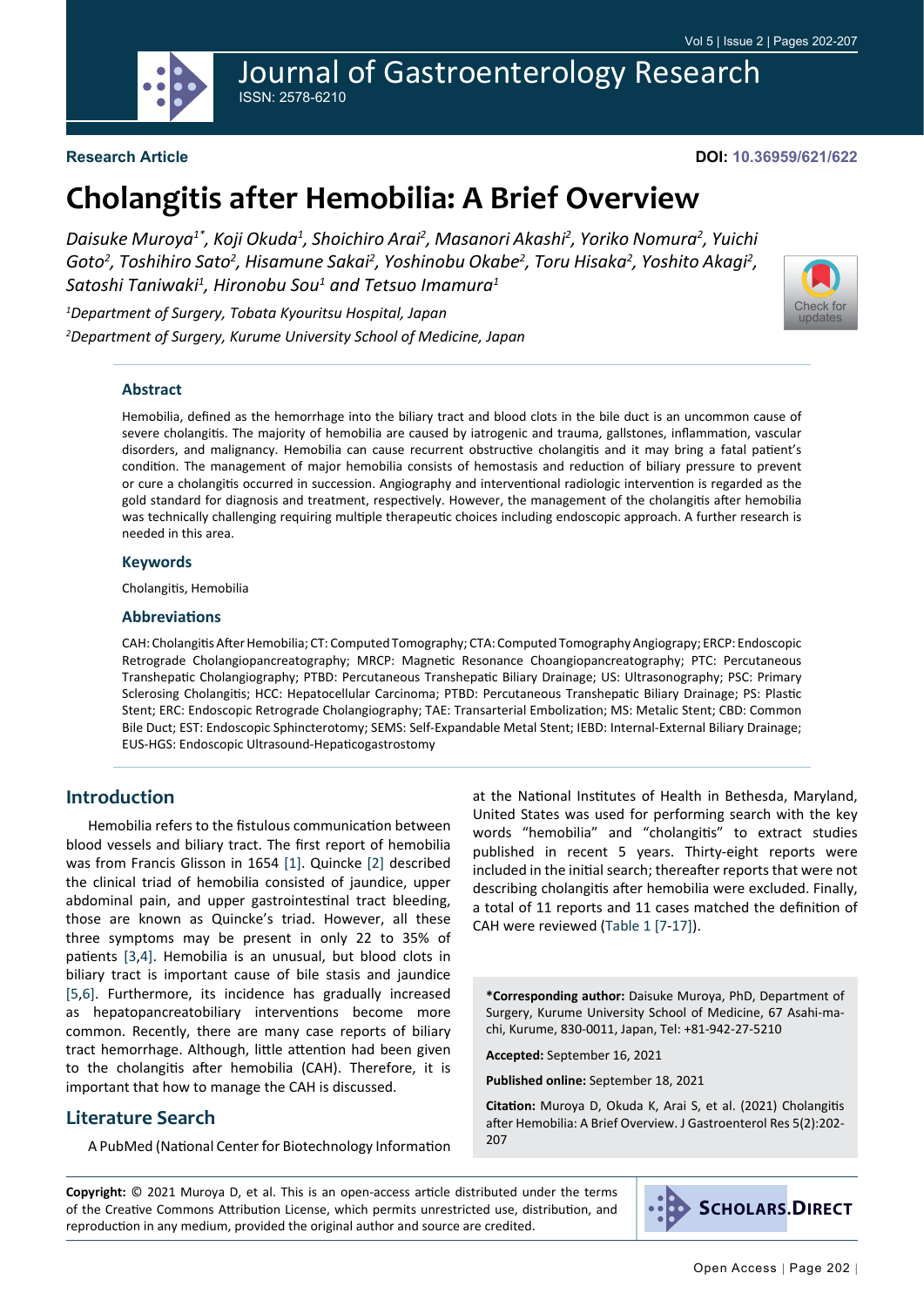<span id="page-1-0"></span>Table 1: Reports of cholangitis after heobilia. **Table 1:** Reports of cholangitis after heobilia.

| щ<br>54<br>Hashioka                                                                                                                                                                                                                                                                                                                                                                                                                                                                                                                      |                                             | medication    |                                                      | hemobilia<br>source of | hemostasis                                                                                                        |               | cholangitis                     |     | cholangitis<br>hemobilia<br>due to<br>ŏ |
|------------------------------------------------------------------------------------------------------------------------------------------------------------------------------------------------------------------------------------------------------------------------------------------------------------------------------------------------------------------------------------------------------------------------------------------------------------------------------------------------------------------------------------------|---------------------------------------------|---------------|------------------------------------------------------|------------------------|-------------------------------------------------------------------------------------------------------------------|---------------|---------------------------------|-----|-----------------------------------------|
|                                                                                                                                                                                                                                                                                                                                                                                                                                                                                                                                          | telangiectasia<br>hemorrhagec<br>Hereditary | š             | telangiectasia<br>hemorrhagec<br>litary<br>Hered     | Ⴆ                      | None                                                                                                              | $\frac{5}{2}$ | ERCP, PS                        | yes | Death due<br>to primary<br>disease      |
| щ<br>75<br>Yilmaz                                                                                                                                                                                                                                                                                                                                                                                                                                                                                                                        | Chronic hepatitis B                         | o             | Percutaneous<br>liver biopsy                         | S                      | TAE with coil                                                                                                     | yes           | ERCP, EST, PS                   | S   | Alive                                   |
| Σ<br>72<br>Miyamoto                                                                                                                                                                                                                                                                                                                                                                                                                                                                                                                      | cholangiocarcinoma<br>pSC,                  | S             | aneurysm(due<br>Hepatic artery<br>to PS)             | $CE-CT$                | TAE with coil                                                                                                     | š             | ERC, EST, SEMS                  | g   | Death due<br>toprimary<br>disease       |
| Σ<br>$\overline{6}$<br>Galambo                                                                                                                                                                                                                                                                                                                                                                                                                                                                                                           | Colorectal cancer                           | $\frac{5}{2}$ | <b>DELd</b>                                          | angiography            | Trans biliary coil<br>embolization                                                                                | $\frac{5}{2}$ | <b>IEBD</b>                     | S   | Death due<br>toprimary<br>disease       |
| Щ<br>78<br>Nakai                                                                                                                                                                                                                                                                                                                                                                                                                                                                                                                         | Cholangiocarcinoma                          | š             | involvement to<br>orifice of cystic<br>Tumor<br>duct | ERC                    | None                                                                                                              | SN            | EUS-HGS                         | S   | Alive                                   |
| Σ<br>61<br>Gollol-Raju                                                                                                                                                                                                                                                                                                                                                                                                                                                                                                                   | ЭЭH                                         | yes           | Tumor                                                | CTA                    | ERCP MS                                                                                                           | $\frac{5}{2}$ | ERCP, EST, MS                   | S   | Alive                                   |
| Щ.<br>$\overline{78}$<br>Yamauchi                                                                                                                                                                                                                                                                                                                                                                                                                                                                                                        | Benign biliary<br>stenosis                  | S             | 59                                                   | <b>CE-CT</b>           | TAE with coil                                                                                                     | š             | ERCP, PS                        | ρ   | Alive                                   |
| щ<br>89<br>Ogura                                                                                                                                                                                                                                                                                                                                                                                                                                                                                                                         | <b>CC</b><br>HC                             | S             | Tumor                                                | 5                      | ERCP MS(fully covered<br>SEMS)                                                                                    | $\frac{5}{2}$ | covered SEMS)<br>ERCP MS (fully | o   | Death due<br>toprimary<br>disease       |
| Σ<br>75<br>ξ                                                                                                                                                                                                                                                                                                                                                                                                                                                                                                                             | Hepatic artery<br>aneurysm                  | S             | Hepatic artery<br>aneurysm                           | Ⴆ                      | and trans biliary coil<br>Coil embolization<br>embolization                                                       | SN            | <b>PTBD</b>                     | S   | Alive                                   |
| Σ<br>25<br>Ahmad                                                                                                                                                                                                                                                                                                                                                                                                                                                                                                                         | Choledochal Cyst<br>Type I Giant            | g             | Arteriocholedoch-<br>al fistulas                     | <b>CE-CT</b>           | Surgery(whipple's pan-<br>creatoduodenectomy)                                                                     | yes           | $\mathbf{I}$                    | 0u  | Alive                                   |
| Σ<br>65<br>Lynn                                                                                                                                                                                                                                                                                                                                                                                                                                                                                                                          | Cholangitis                                 | š             | PTBD                                                 | ERC                    | cholecystectomy and<br>Surgery(laparoscopic<br>CBD exploration)                                                   | š             | ERC, PS (failed)                | S   | Alive                                   |
| F: Female; MS: Not Shown; PSC: Primary Sclerosing Cholangitis; HCC: Hepatocellular Carcinoma; PTBD: Perctaneous Transhepatic Biliary Drainage; PS: Plastic Stent; CT: Computed<br>Tomography; US: Ultrasonography; ERC: Endoscopic Retrograde Cholangiography; CTA: Computed Tomography Angiography; CE-CT: Contrast-Enhanced Computed Tomography;TAE: Transarterial<br>Internal-External Biliary Drainage; EUS-HGS: Endoscopic Ultrasound-Hepaticogastrostomy.<br>Embolization; ERCP: Endscopic Retrograde Cholangiopancreatography; MI |                                             |               |                                                      |                        | S: Metalic Stent; CBD: Common Bile Duct; EST: Endoscopic Sphincterotomy; SEMS: Self-Expandable Metal Stent; IEBD: |               |                                 |     |                                         |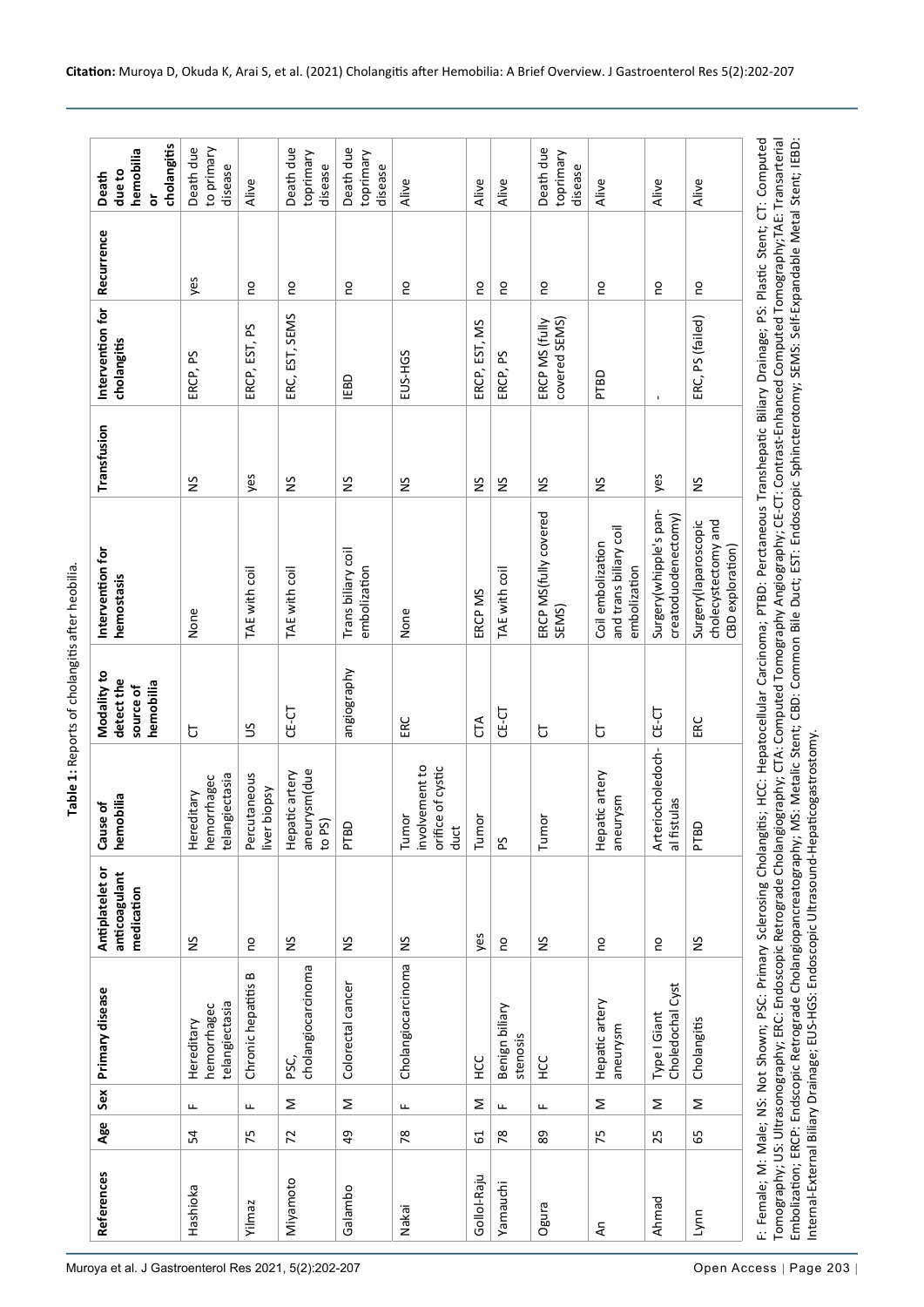## **Epidemiology**

The etiology of hemobilia is the most commonly indicating iatrogenic injury, accounting for greater than 50% of cases [\[18](#page-4-10)-[20\]](#page-4-9). However, the first large reported review of hemobilia by Sandblom in 1973 reported that the majority of cases were accidental trauma, with only 17% found to be iatrogenic in origin [\[21\]](#page-4-11). With the increasing use of invasive diagnostic and therapeutic intervention that involves the hepatopancreatobiliary system; iatrogenic trauma has become the predominant cause of hemobilia recently.

Iatrogenic causes include percutaneous transhepatic cholangiography (PTC, percutaneous transhepatic biliary drainage (PTBD, percutaneous and transjugular liver biopsy, transjugular intrahepatic portosystemic shunt, and portal venous interventions. Because of the proximity of the intrahepatic bile duct to the branches of the hepatic vasculature, needle punctures from percutaneous interventions can easily cause fistulous communications leading to hemobilia. And as bile is known to damage blood vessels, simultaneous injury to bile duct and artery can predispose to formation of pseudoaneurysm [\[22](#page-4-12)]. The most common cause of endoscopic procedure associated with hemobilia is endoscopic retrograde cholangiopancreatography (ERCP including sphincterotomy [[6\]](#page-4-5). Risk factors for ERCP-related hemobilia have also been reported after endoscopic stent insertion, biliary balloon dilation, intraductal biopsy, vascular anomalies, and trans biliary ductal drainage procedures such as EUS-guided choledochoduodenostomy and hepaticogastrostomy [[6](#page-4-5),[23](#page-4-13)- [25\]](#page-4-14). Other iatrogenic cause of hemobilia is surgery. Postcholecystectomy hepatic artery pseudoaneurysm present with hemobilia in approximately 20% of cases [\[26](#page-4-15)]; liver transplantation, and pancreaticoduodenectomy are examples of surgeries which can also cause hemobilia [\[5](#page-4-4),[26](#page-4-15)[,27](#page-4-16)]. Non iatrogenic causes of hemobilia have been described blunt liver trauma, stones, inflammatory conditions, parasitic infection, vascular pathology, and neoplasm [\[27](#page-4-16)-[33](#page-4-17)]. Furthermore, previous reviews have found that 50% of bleeding into the biliary tree is intrahepatic; the other 50% is mostly from the extrahepatic bile ducts or gallbladder, and rarely the pancreas [[34\]](#page-4-8). When the hemorrhage occurs slowly, blood and bile do not mix owing to their different specific gravities and surface tension. The resultant clots obstruct the bile ducts [[35\]](#page-5-4). Further, major hemorrhage or prolonged clot formation might increase biliary pressure with or without anemia.

## **Diagnosis**

Hemobilia is frequently accompanied by clot formation within the biliary system. Clot formation within the biliary system may be attributed to differences in specific gravity between blood and bile which prevents the two from mixing. Clots in biliary tract can cause symptomatic jaundice, biliary obstruction, and hepatobliary inflammation [[6\]](#page-4-5). Then, CAH presents on laboratory date as anemia and hyperbilirubinemia and elevated alkaline phosphatase, aminotransaminases and inflammatory maker. The diagnosis of hemobilia required detects both the location and etiology.

Computed tomography (CT has become a first-choice

examination owing to its non invasive nature, low radiation exposure compared to angiography, rapid results, and diagnostic performance characteristics [[34](#page-4-8)]. CT examination has improved to identify subtle abnormalities [[36](#page-5-0)-[38](#page-5-1)]. CT angiography (CTA is helpful in planning endovascular interventions, and can be particularly useful when dealing with surgically altered anatomy such as transplanted livers [[6\]](#page-4-5).

Upper Endoscopy is commonly adopted for patients with upper gastrointestinal bleeding. When blood or clot is seen at the papilla of Vater, hemobilia is likely, and it is encountered sometimes incidentally: Up to 60% of hemobilia cases can be diagnosed by endoscopy [[38](#page-5-1)]. ERCP can be used to visualize the biliary tree or gallbladder and may offer therapeutic options in patients with hemobilia and/or associated biliary obstruction [[34](#page-4-8)].

Angiography is the gold standard for both diagnosis and treatment of hemobilia. It can be expected to detect a vascular abnormality in over 90% of cases of significant haemobilia [\[39](#page-5-2)]. As well as detecting active hemorrhage from an arteriobiliary fistula, an arterioportal fistula and pseudoaneurysm may be seen [[4\]](#page-4-3).

Other diagnostic methods include fluoroscopy, abdominal ultrasound (US), magnetic resonance choangiopancreatography (MRCP). If an existing biliary drain, fluoroscopy is useful which may show filling defects in the biliary tract. Ultrasonography may show the presence of blood within the biliary tract strongly supports the diagnosis of hemobilia [\[40\]](#page-5-3). However, its diagnostic effectiveness is limited due to limited ability and high echogenicity of clots similar to that of the liver itself [[4\]](#page-4-3). Pseudoaneurysms may be recognized as well-circumscribed anechoic lesions with turbulent flow on color Doppler imaging [\[6](#page-4-5)]. MRCP shows blood or clots within the biliary system.

#### **Management**

The consensus had defined major hemobilia as "case of hemobilia requiring blood transfusion, if bleeding is prolonged or recurs despite correction of coagulopathy" [[4](#page-4-3)]. Navuluri reported bile stasis due to clots can cause complications such as obstructive jaundice, acute cholangitis, acute cholecystitis, and pancreatitis [[6\]](#page-4-5). Further, "Cholangitis following hemobilia may be severe and, carries a high mortality rate even when treated aggressively with antibiotics and biliary drainage" [\[4](#page-4-3)]. Taking these matters into account, the management of major hemobilia was discussed and several reports have described the two main treatment policies: 1) Hemostasis and 2) Biliary decompression [[4](#page-4-3),[6](#page-4-5),[20](#page-4-9),[34\]](#page-4-8). Each of these treatment policies will be described below.

Minor hemobilia may be managed with conservative therapy or minimal interventions, including coagulopathy correction and fluid hydration. If blood-tinged output from an internal-external or external biliary drainage catheter persists, a trial of capping of the drain may also facilitate hemostasis. Other method to manage minor hemobilia include slightly retracting or advancing the tube so that side holes do not engage the injured vessel or upsizing tube to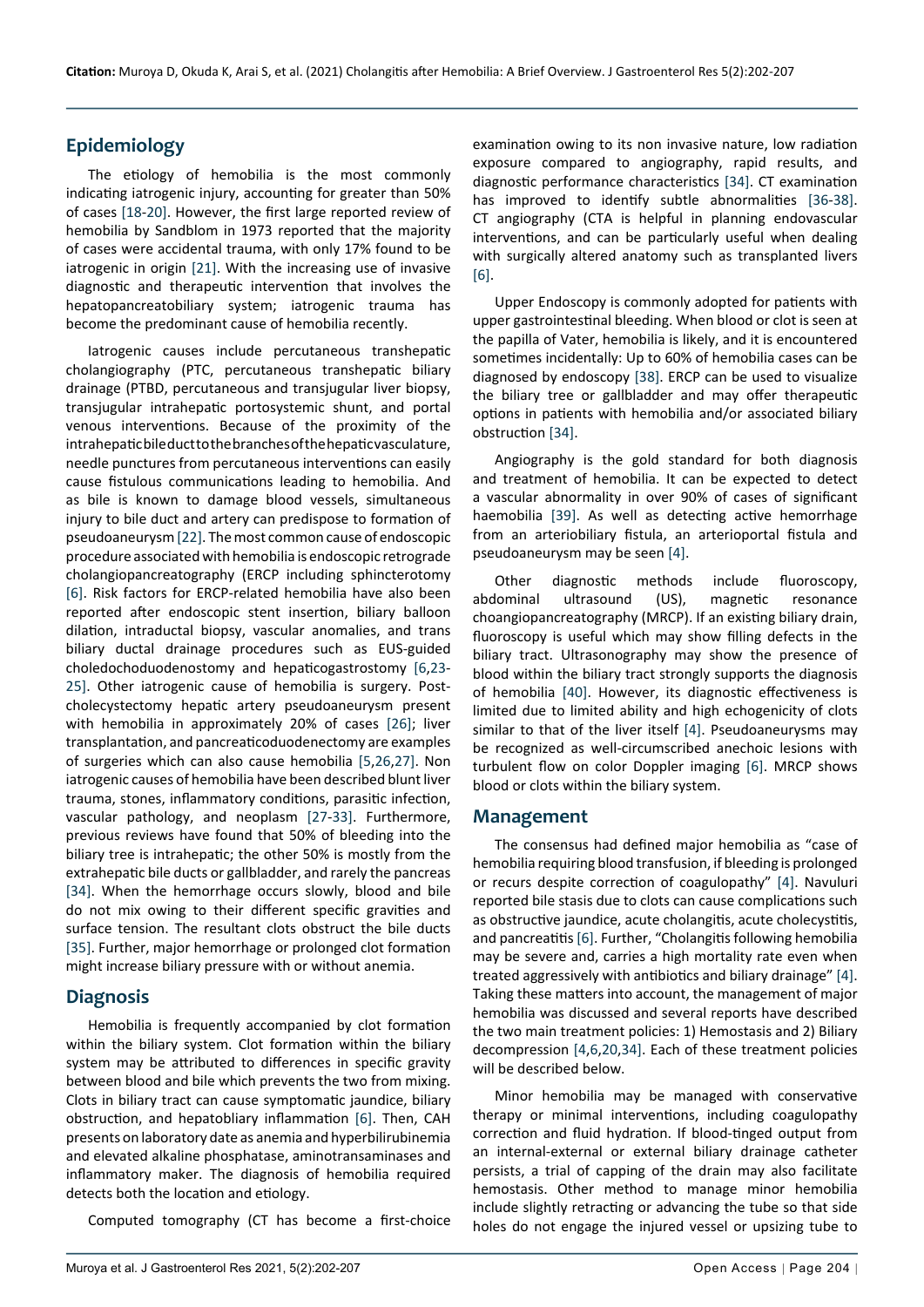create a tamponed effect, and it also decompress the biliary obstruction secondary to clots [[6\]](#page-4-5). However, it is important to recognize that if an internal-external drain has been placed, bleeding may continue into the upper GI tract through the transpapillary route [\[6](#page-4-5)].

#### **Hemostasis**

The approach of therapy depends on the etiology of the bleeding and degree of hemodynamic instability. Our literature review also showed conservation therapy in 2 patients, TAE and/or coil embolization in 3 patients, transbiliary coil embolization in one patient, and combination of both transartery embolization and transbiliary coil embolization in one patients, covered metal stent in 2 patients, and surgery in 2 patients were reported [\(Table 1\)](#page-1-0).

**Transcatheter arterial embolization (TAE is the first line of treatment for arterial bleeding):** TAE is effective in significant arterial extravasation, the arterial aneurysms or Pseudoaneurysms, arterio-biliary fistula, and/or intrahapatic or extrahepatic vascular lesions in the patients with hemobilia requiring blood transfusion despite correction of coagulopathy, and in the patients with minor hemobilia causing anemia. Previous reports have shown the success rate of TAE to be 80-100% [[41](#page-5-11)]. Failed treatment is technical or due to inability to identify the bleeding vessel or missed collaterals. TAE is not recommended in the patients as the compromised collateral blood flow predisposes the patient to more extensive ischemic liver damage [\[42\]](#page-5-12).

Arterial stenting across the site of vascular injury is an alternative to TAE. Placement of a covered stent allows maintaining vessel patency and avoid a liver necrosis complication [[43](#page-5-13),[44\]](#page-5-14). Further, trans biliary coil embolization is a limited approach when arterial embolization is not feasible due to preclusive anatomic factors and/or a previously inserted coil through the artery [\[10](#page-4-18),[15](#page-4-19)].

Percutaneous thrombin injection (PTI is an option for hepatic artery pseudoaneurysm with any distal intrahepatic collaterals. Ultrasound-guided or CT-guided PTI into a pseudoaneurysm of the cystic or pancreatic duodenal artery have been reported [\[27,](#page-4-16)[45](#page-5-15),[46\]](#page-5-16).

**Management options of endoscopic techniques:** Management options of endoscopic techniques include spraying diluted epinephrine, local epinephrine injection, monopolar or bipolar coagulation, fibrin sealant injection, hemoclipping, balloon tamponading, and stent placement. Linz, et al. reported the use of endobiliary radiofrequency ablation for hemorrhage secondary to malignant hemobilia [[47\]](#page-5-17).

**Surgery:** Surgery is rarely necessary and indicated in cases of failed the other modalities, for hemobilia or hepatic sepsis complicated by cholecystitis. Surgical intervention involves ligation of the bleeding vessel or excision of the aneurysm. Partial hepatectomy is another surgical option.

### **Biliary decompression**

Hemobilia is unusual but important cause of obstructive jaundice. Clot formation can also lead to acute cholangitis,

acute chaolecystitis, or even acute pancreatitis [[48](#page-5-5)-[50](#page-5-6)]. If an internal-external or external biliary drainage catheter has been placed, a trial of upsizing of the drain is also helpful in managing worsening biliary obstruction secondary to clots [[6\]](#page-4-5).

The ERCP has been accepted as the preferred procedure to treathemobilia and CAH simultaneously [[51](#page-5-7)-[56](#page-5-8)]. ERCP with biliary sphincterotomy can decompress biliary obstruction. ERCP-guided drainage with sphincterotomy, biliary stenting, and biliary drain placement is reported with over a 95% success rate and an adverse event rate of 5-10% [\[57](#page-5-9)]. Also, Endoscopic drainage has similar rates of success and complications to percutaneous drainage [[58\]](#page-5-10). Although endoscopic placement of a plastic biliary stent may become occluded with clot. Therefore, ERCP with sphincterotomy and nasobiiary drainage catheter might be prefer to drainage the clot formation within the biliary system. Alternatively, placement of an additional PTBD can help manage biliary obstruction due to clot [[6\]](#page-4-5).

In our review cases, the cases consisted of 6 men and 5 women, aged 25-89 years. The underlying diseases were hepatocellular carcinoma 2 cases, cholangiocarcinoma 2 cases, hereditary hemorrhagec telangiectas 1 case, Chronic hepatitis B 1 case, colorectal cancer 1 case, Type I Giant Choledochal Cyst 1 case, cholangitis 1 case, idiopathic hepatic artery aneurysm 1 case, and benign biliary tract stricture 1 case. The cause of hemobilia included hepatic artery aneurysm 7 cases, arterio-biliary fistula 3 cases, and telangiectasia 1 case. The modality to detect the source of hemobiia was contrast-enhanced CT 7 cases, ERC 2 cases, angiography 1 case and ultrasonography 1 case. The interventions for hemostasis were transarterial embolization 3 cases, trans biliary embolization 1 case, transarterial and trans biliary embolization 1 case, SEMS insertion 2 cases, surgery 2 cases, and no intervention 2 cases. The intervention for cholangitis were ERCP-guided drainage with plastic stent 3 cases, metalic stent 3 cases, EUS-HGS 1 case, PTBD 1 case, internal and external drainage 1 case, and surgery 2 cases ([Table 1](#page-1-0)).

Among 11 cases, malignant disease most frequently underlies hemobilia. Hepatic artery aneurysm was the most frequent cause of hemobilia. The modality to detect the cause of hemobilia was mostly contrast-enhanced CT as seven cases. The most used treatment was TAE and/or trans biliary embolization with coil. Besides, Placement of SEMS is an alternative option to embolization. Furthermore, ERCPguided biliary drainage was the most frequent performed for CAH. On the other hand, it was reported that EUS-HGS was performed against CAH. In our reviewed case, recurrences of CAH were confirmed in only 1 patients 9%. Four patients 36% died due to primary disease progression, which is in line with that malignant diseases most frequently underlie CAH.

## **Conclusion**

CAH may be severe and, remains it is rarely reported. It should be recognized that cholangitis may occur following hemobilia. With the increasing as the arsenal of advanced endoscopic and other minimally invasive hepatopanceatobiliary procedures there has been an increase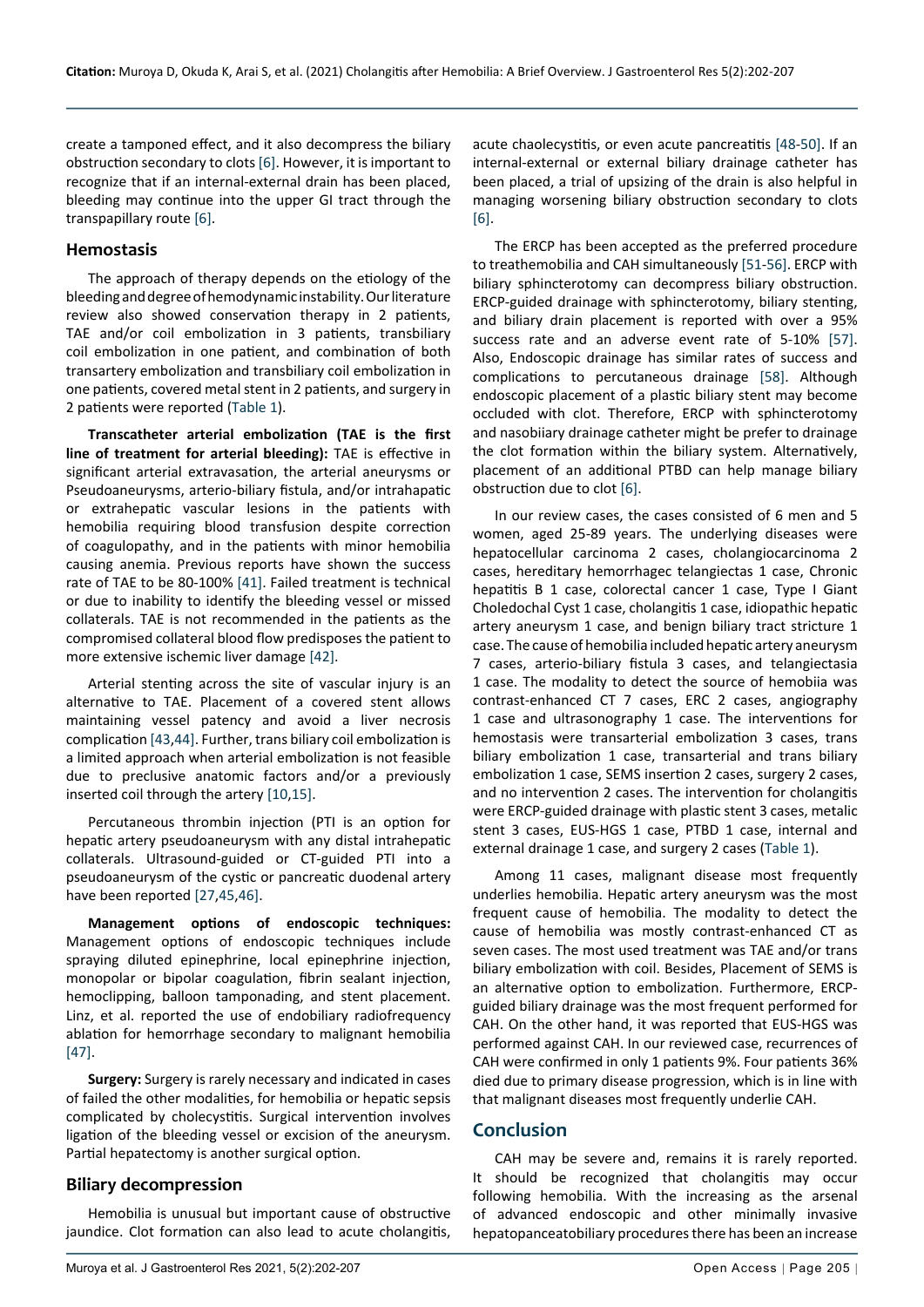in the incidence of iatrogenic haemobilia with cholangitis. Though, TAE still be considered as a first line of treatment for haemobilia. The minute review for hemobilia showed that the management of the CAH was the paradigm is shifting, ERCP including biliary decompression with endoscopic approach are feasible methods for the management of CAH.

## **Conflicts of Interest**

The authors declare that they have no conflicts of interest.

### **References**

- <span id="page-4-0"></span>1. Glisson F (1654) Anatomia Hepatis.
- <span id="page-4-1"></span>2. Quicke H (1871) A case of hepatic artery aneurysm. Berl Klin Wochenschr 30: 349-352.
- <span id="page-4-2"></span>3. [Murugesan SD, Sathyanesan J, Lakshmanan A, et al. \(2014\)](https://pubmed.ncbi.nlm.nih.gov/24381048/)  [Massive hemobilia: A diagnostic and therapeutic challenge.](https://pubmed.ncbi.nlm.nih.gov/24381048/)  [World J Surg 38: 1755-1762.](https://pubmed.ncbi.nlm.nih.gov/24381048/)
- <span id="page-4-3"></span>4. [Green MH, Duell RM, Johnson CD, et al. \(2001\) Haemobilia. Br J](https://pubmed.ncbi.nlm.nih.gov/11412246/)  [Surg 88: 773-786.](https://pubmed.ncbi.nlm.nih.gov/11412246/)
- <span id="page-4-4"></span>5. [Park TY, Lee SK, Nam K, et al. \(2017\) Spontaneous hemobiia after](https://pubmed.ncbi.nlm.nih.gov/27449807/)  [liver transplantation: Frequency, risk factors, and outcome o](https://pubmed.ncbi.nlm.nih.gov/27449807/)  [endoscopic management. J Gastroenterol Hepatol 32: 583-588.](https://pubmed.ncbi.nlm.nih.gov/27449807/)
- <span id="page-4-5"></span>6. [Nabuluri R \(2016\) Hemobilia. Semin Intervent Radiol 33: 324-](https://pubmed.ncbi.nlm.nih.gov/27904252/) [331.](https://pubmed.ncbi.nlm.nih.gov/27904252/)
- <span id="page-4-6"></span>7. [Hahioka H, Kami W, Miyazato K, et al. \(2020\) Hemobilia and](https://pubmed.ncbi.nlm.nih.gov/32155138/)  [cholangitis in hereditary hemorrhagic telangientasia. Pol Arch](https://pubmed.ncbi.nlm.nih.gov/32155138/)  [Intern Med 29: 440-441.](https://pubmed.ncbi.nlm.nih.gov/32155138/)
- 8. [Yilmaz N \(2020\) Hemobilia causing acute cholecystitis and](https://www.karger.com/Article/FullText/503365)  [pancreatitis after percutaneous liver biopsy: A case report and](https://www.karger.com/Article/FullText/503365)  [review of the literature. Visc Med 36: 246-249.](https://www.karger.com/Article/FullText/503365)
- 9. Miyamoto H, Tanaka K, Nakamura F, et al. (2019) Clin J Gastroenterol 12: e236694.eCollection2018.0198.
- <span id="page-4-18"></span>10. [Galambo F, Maybody M \(2019\) Trans biliary proximal and distal](https://pubmed.ncbi.nlm.nih.gov/30652167/)  [coil embolization of an arteriobiliary fistula: Report of a case and](https://pubmed.ncbi.nlm.nih.gov/30652167/)  [review of literature. CVIR Endovasc 2: 1.](https://pubmed.ncbi.nlm.nih.gov/30652167/)
- 11. [Nakai Y, Isayama H, Matsubara S, et al. \(2017\) Conversion](https://pubmed.ncbi.nlm.nih.gov/28621299/)  [of transpapillary drainage to endoscopic ultrasound-guided](https://pubmed.ncbi.nlm.nih.gov/28621299/)  [hepaticogastrostomy and gallbladder drainage in a case of](https://pubmed.ncbi.nlm.nih.gov/28621299/)  [malignant biliary obstruction withrecurrent cholangitis and](https://pubmed.ncbi.nlm.nih.gov/28621299/)  [cholecystitis \(with videos\). Endosc Ultrasound 6: 205-207.](https://pubmed.ncbi.nlm.nih.gov/28621299/)
- 12. [Golol-Raju NS, Jayananda S, Mudireddy P \(2019\) Hemobilia](https://pubmed.ncbi.nlm.nih.gov/31616728/)  [leading to a diagnosis of hepatocellular carcinoma. ACG Case](https://pubmed.ncbi.nlm.nih.gov/31616728/)  [Rep J 6: e00037.](https://pubmed.ncbi.nlm.nih.gov/31616728/)
- 13. [YamauchiK, Uchida D, Kato H, et al. \(2018\) Recurrent bleeding](https://pubmed.ncbi.nlm.nih.gov/29033423/)  [from a hepatic artery pseudoaneurysm after biliary stent](https://pubmed.ncbi.nlm.nih.gov/29033423/)  [placement. Intern Med 57: 49-52.](https://pubmed.ncbi.nlm.nih.gov/29033423/)
- 14. [Ogura T, Yamada T, Yamada M, et al. \(2020\) Triple covered metal](https://pubmed.ncbi.nlm.nih.gov/31830747/)  [stent deployment using side-by-side technique for hemobilia](https://pubmed.ncbi.nlm.nih.gov/31830747/)  [due to hepatocellular carcinoma \(with Video\). Dig Dis 38: 348-](https://pubmed.ncbi.nlm.nih.gov/31830747/) [351.](https://pubmed.ncbi.nlm.nih.gov/31830747/)
- <span id="page-4-19"></span>15. [An JY, Lee JS, Kim DR, et al. \(2018\) Coil embolization of](https://pubmed.ncbi.nlm.nih.gov/31620580/)  [ruptured intrahepatic pseudoaneurysm through percutaneous](https://pubmed.ncbi.nlm.nih.gov/31620580/)  [transhepatic biliary drainage. Yeungnam Univ J Med 35: 109-](https://pubmed.ncbi.nlm.nih.gov/31620580/) [113.](https://pubmed.ncbi.nlm.nih.gov/31620580/)
- 16. [Ahmad H, Bajawa MK, Lutfi I, et al. \(2019\) Spontaneous](https://pubmed.ncbi.nlm.nih.gov/31632886/)  [arteriocholedochal fistula as a cause of life-threatening](https://pubmed.ncbi.nlm.nih.gov/31632886/)

[hemobilia in a type i giant choledochal cyst: A case report on an](https://pubmed.ncbi.nlm.nih.gov/31632886/)  [unusual situation requiring whipple's pancreatoduodenectomy.](https://pubmed.ncbi.nlm.nih.gov/31632886/)  [Cureus 11: e5441.](https://pubmed.ncbi.nlm.nih.gov/31632886/)

- <span id="page-4-7"></span>17. [Lynn PB, Warnack EM, Parikh M, et al. \(2020\) Hemobilia as a](https://pubmed.ncbi.nlm.nih.gov/32607858/)  [complication of transhepatic percutaneous biliary drainage: A](https://pubmed.ncbi.nlm.nih.gov/32607858/)  [rare indication for laparoscopic common bile duct exploration.](https://pubmed.ncbi.nlm.nih.gov/32607858/)  [J Gastrointest Surg 24: 2703.](https://pubmed.ncbi.nlm.nih.gov/32607858/)
- <span id="page-4-10"></span>18. [Enne M, Pacheico-Moreira LF, Cequeira A, et al. \(2004\)](https://pubmed.ncbi.nlm.nih.gov/15041977/)  [Fatal hemobilia after radiofrequency thermal ablation for](https://pubmed.ncbi.nlm.nih.gov/15041977/)  [hepatocellular carcinoma. Surgery 135: 460-461.](https://pubmed.ncbi.nlm.nih.gov/15041977/)
- 19. [Parsi MA \(2010\) Hemobilia: Endoscopic, fluoroscopic, and](https://pubmed.ncbi.nlm.nih.gov/21105096/)  [cholangioscopic diagnosis. Hepatology 52: 2237-2238.](https://pubmed.ncbi.nlm.nih.gov/21105096/)
- <span id="page-4-9"></span>20. [Cathcart S, Birk JW, Tadrol M, et al. \(2017\) Hemobilia: An](https://pubmed.ncbi.nlm.nih.gov/28644311/)  [uncommon but notable cause of upper gastrointestinal bleeding.](https://pubmed.ncbi.nlm.nih.gov/28644311/)  [J Clin Gastroenterol 51: 796-804.](https://pubmed.ncbi.nlm.nih.gov/28644311/)
- <span id="page-4-11"></span>21. [Sandblom P, Mirkovitch V \(1977\) Hemobilia. Surg Clin North Am](https://pubmed.ncbi.nlm.nih.gov/322339/)  [57: 397-408.](https://pubmed.ncbi.nlm.nih.gov/322339/)
- <span id="page-4-12"></span>22. [Madanur MA, Battula N, Sethi H, et al. \(2007\) Pseudoaneurysm](https://pubmed.ncbi.nlm.nih.gov/17548254/)  [following laparoscopic cholecystectomy. Hepatobiliary Pancreat](https://pubmed.ncbi.nlm.nih.gov/17548254/)  [Dis Int 6: 294-298.](https://pubmed.ncbi.nlm.nih.gov/17548254/)
- <span id="page-4-13"></span>23. [Tsou YK, Liu NJ, Jan YY \(2008\) Biliary obstruction caused by](https://pubmed.ncbi.nlm.nih.gov/18582881/)  [hemobilia after endscopic sphincterotomy in a patient with an](https://pubmed.ncbi.nlm.nih.gov/18582881/)  [anomalous location of papila of Vater. Gastrointest Endosc 68:](https://pubmed.ncbi.nlm.nih.gov/18582881/)  [1232-1234.](https://pubmed.ncbi.nlm.nih.gov/18582881/)
- 24. [Macedo TC, Maldonado R, Valente A, et al. \(2003\) Hemobilia in](https://pubmed.ncbi.nlm.nih.gov/12783354/)  [hereditary hemorrhagic telangiectasia: An unusual complication](https://pubmed.ncbi.nlm.nih.gov/12783354/)  [of endoscopic retrograde cholangiopancreatograpy. Endoscopy](https://pubmed.ncbi.nlm.nih.gov/12783354/)  [35: 531-533.](https://pubmed.ncbi.nlm.nih.gov/12783354/)
- <span id="page-4-14"></span>25. [Khan MA, Akbar A, Baron TH, et al. \(2016\) Endscopic ultrasound](https://pubmed.ncbi.nlm.nih.gov/26518417/)[guided biliary drainage: A systematic review and meta-analysis.](https://pubmed.ncbi.nlm.nih.gov/26518417/)  [Dig Dis Sci 61: 684-703.](https://pubmed.ncbi.nlm.nih.gov/26518417/)
- <span id="page-4-15"></span>26. [Balsara KP, Dubash C, Shah CR \(1998\) Pseudoaneurysm of the](https://pubmed.ncbi.nlm.nih.gov/9502712/)  [hepatic artery along with common bile duct injury following](https://pubmed.ncbi.nlm.nih.gov/9502712/)  [laparoscopic cholecystectomy. Surg Endosc 12: 276-277.](https://pubmed.ncbi.nlm.nih.gov/9502712/)
- <span id="page-4-16"></span>27. [Chin MW, Enns R \(2010\) Hemobilia. Curr Gastroenterol Rep 12:](https://link.springer.com/article/10.1007/s11894-010-0092-5)  [121-129.](https://link.springer.com/article/10.1007/s11894-010-0092-5)
- 28. [SKinner S, Serpell J \(1996\) Massive haemobilia. Postgad Med J](https://pubmed.ncbi.nlm.nih.gov/8758022/)  [72: 371-373.](https://pubmed.ncbi.nlm.nih.gov/8758022/)
- 29. [Corr P, Smit J, Hadley GL \(1997\) An unusual cause of a hemobilia:](https://pubmed.ncbi.nlm.nih.gov/9094247/)  [Biliary ascariasis. Pediatr Radiol 27: 348-349.](https://pubmed.ncbi.nlm.nih.gov/9094247/)
- 30. [Uda O, Aoki T, Tsuchida A, et al. \(1999\) Pancreatic arteriovenous](https://pubmed.ncbi.nlm.nih.gov/10333421/)  [malformation observed to bleed from the bile duct and](https://pubmed.ncbi.nlm.nih.gov/10333421/)  [aduodenal ulcer: Repor of a case. Surg Today 29: 462-466.](https://pubmed.ncbi.nlm.nih.gov/10333421/)
- 31. [Yudt WM, Silverman ED, Kistler AM \(1994\) Schintigraphic](https://pubmed.ncbi.nlm.nih.gov/8176474/)  [detection of hemobilia complicating angiodysplasia. J Nucl Med](https://pubmed.ncbi.nlm.nih.gov/8176474/)  [35: 870-871.](https://pubmed.ncbi.nlm.nih.gov/8176474/)
- 32. [Spieth ME, Hou CC, Ewing PD, et al. \(1995\) Hemobilia presenting](https://pubmed.ncbi.nlm.nih.gov/7628138/)  [as intermittent gastrointestinal hemorrhage with sincalide](https://pubmed.ncbi.nlm.nih.gov/7628138/)  [confirmation. A case report. Clin Nucl Med 20: 391-394.](https://pubmed.ncbi.nlm.nih.gov/7628138/)
- <span id="page-4-17"></span>33. [Vagianos C, Karavias D, Dragotis C, et al. \(1993\) Obstructive](https://pubmed.ncbi.nlm.nih.gov/8260348/)  [jaundice due to intracholedochal blood clot: An unusual early](https://pubmed.ncbi.nlm.nih.gov/8260348/)  [presentation of primary hepatic carcinoma. Br J Clin Pract 47:](https://pubmed.ncbi.nlm.nih.gov/8260348/)  [222-223.](https://pubmed.ncbi.nlm.nih.gov/8260348/)
- <span id="page-4-8"></span>34. [Davies W, Chow M, Nagorney D \(1995\) Extrahepatic biliary](https://pubmed.ncbi.nlm.nih.gov/7487208/)  [cystadenomas and cystadenocarcinoma. Report of seven cases](https://pubmed.ncbi.nlm.nih.gov/7487208/)  [and review of the literature. Ann Surg 222: 619-625.](https://pubmed.ncbi.nlm.nih.gov/7487208/)